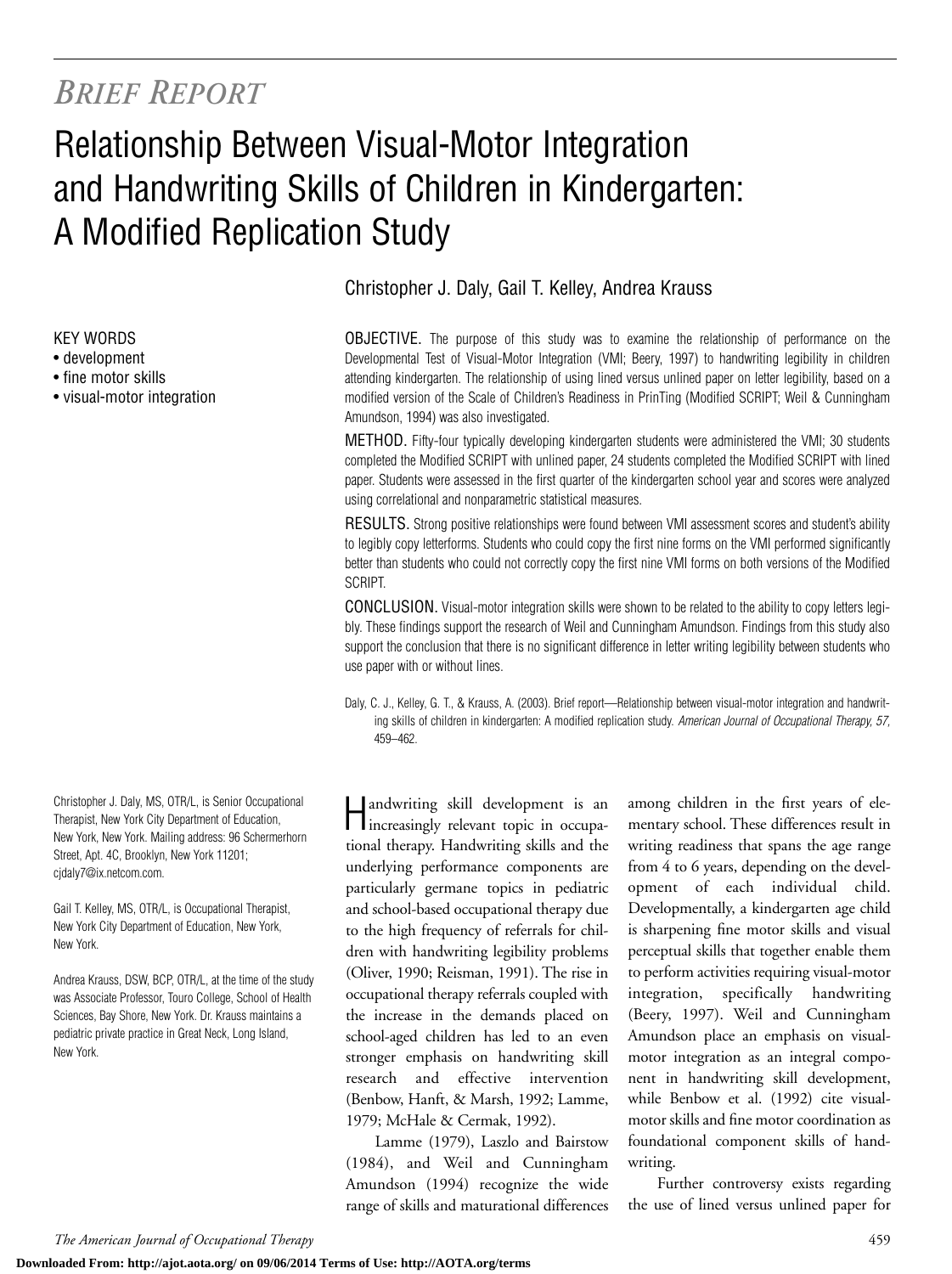handwriting instruction (Lamme, 1979; Pasternicki, 1987; Weil & Cunningham Amundson, 1994). A pilot study conducted by Weil and Cunningham Amundson determined that using unlined paper promoted handwriting legibility in kindergarten age children. Lamme likewise supported the use of paper without lines for this age group, proposing that unlined paper enhances letter legibility by decreasing the demands placed upon the child. However, Pasternicki opposed this view concluding that children demonstrated improved letter legibility using lined paper for writing activities.

Weil and Cunningham Amundson (1994) examined the relationship between visual-motor integration skills and the ability to copy letters legibly in kindergarten students. The Weil and Cunningham Amundson study had a sample of 60 typically developing students, ages 64 to 75 months. The study employed the Scale of Children's Readiness in PrinTing (SCRIPT; Weil & Cunningham Amundson), a handwriting assessment using unlined paper that was developed by the first author, as well as the Developmental Test of Visual Motor Integration (VMI; Beery, 1997). Included in their study were 30 female and 30 male students from six different kindergarten classes from a single school district in Seattle, Washington. Weil and Cunningham Amundson found a moderate correlation ( $r = .47$ ,  $p < .001$ ) between student's visual-motor skills (score on VMI) and their ability to copy letters legibly (score on SCRIPT). The authors found that as students' scores on the VMI increased, so did scores on the SCRIPT. Students who were able to copy the first nine forms on the VMI were found to perform better on the SCRIPT, using Mann-Whitney U tests (2-tailed, *p* = .02). Results also showed that students who were able to copy the first nine forms on the VMI were better able to copy letter forms legibly, thereby placing them at an optimal level at which to begin formal handwriting instruction (Beery; Benbow et al., 1992). The study further recommended that the appropriate time to initiate formal handwriting instruction was the second half of the kindergarten school year, when the majority of kindergarten students have the developmental advantage to succeed in learning correct letter formation (Weil & Cunningham Amundson).

The purpose of this study was to partially replicate the Weil and Cunningham Amundson (1994) research, regarding the relationship between visual-motor and handwriting skills in kindergarten-age students. This study also sought to contribute to the body of literature that recognizes the VMI as a useful screening tool, as well as acknowledge visual-motor integration as an important prewriting skill. Opposing views regarding the type of paper media that best promote letter legibility also warranted investigation in this study. The study explored three research questions:

- 1. Is there a relationship between kindergarten student scores on the VMI and their ability to copy letters legibly?
- 2. Will students who correctly copy the first nine forms on the VMI (score of 12) demonstrate more legible handwriting as indicated by higher scores on the Modified SCRIPT?
- 3. Will students using Modified SCRIPT assessments with unlined paper produce more legible letters versus those using assessments with lined paper?

## Method

### *Study Design*

Fifty-four typically developing kindergarten students were administered the VMI; 30 students completed the Modified SCRIPT with unlined paper, 24 students completed the Modified SCRIPT with lined paper. A two-member research team evaluated and scored the participant assessments. The evaluators were occupational therapy graduate students trained in evaluation scoring and analysis as a part of degree requirements. This experiment was conducted during the 1999–2000 school year.

#### *Participants*

The participants in this study were selected from four kindergarten classrooms from an elementary school in Suffolk County, New York. The school principal recruited classroom teachers to recruit kindergarten students for this study. A convenience sample of typically developing children from the first four classrooms to volunteer was used.

Fifty-four participants were used in the study, 29 were male and 25 were female. At the time of the assessments (October to November 1999), the participants' ages ranged from 59 months (4.91 years) to 71 months (5.91 years), with a mean age of 65 months (5.41 years), *SD* = 3.40. Fifty participants were right-handed and four participants were left-handed.

#### *Instrumentation and Data Collection*

The Modified SCRIPT and the VMI Short Form (ages 3 to 8 years) were used for this study. Thirty students completed the Modified SCRIPT without lines and 24 students completed the Modified SCRIPT with lines. The classrooms were randomly assigned assessments with and without lines. The Modified SCRIPT handwriting assessment differed from the original SCRIPT (Weil & Cunningham Amundson, 1994) with regard to page layout and use of lined paper. The original SCRIPT has a horizontal page layout with two rows containing three boxes of equal size. The boxes in the first row contain one letterform each whereas the box below is blank for letter reproduction. Weil and Cunningham Amundson included all lowercase letters of the alphabet, followed by eight uppercase letters (A, K, M, N, V, W, Y, Z).

The original SCRIPT (Weil & Cunningham Amundson, 1994) was modified for comparison of handwriting legibility using lined versus unlined paper. The Modified SCRIPT also used a horizontal page layout but with two vertical rows. Letter forms were positioned in columns with space to the right for copying. On the unlined version of the Modified SCRIPT the model letters were presented without lines and the reproduction space was also void of lines. The lined version of the Modified SCRIPT contained model letters presented within lines and lined reproduction spaces to the right. The Modified SCRIPT used the same order and number of lowercase and uppercase letterforms as the original SCRIPT. The Modified SCRIPT scoring procedure was the same as on the SCRIPT (Weil & Cunningham Amundson), where subjects received one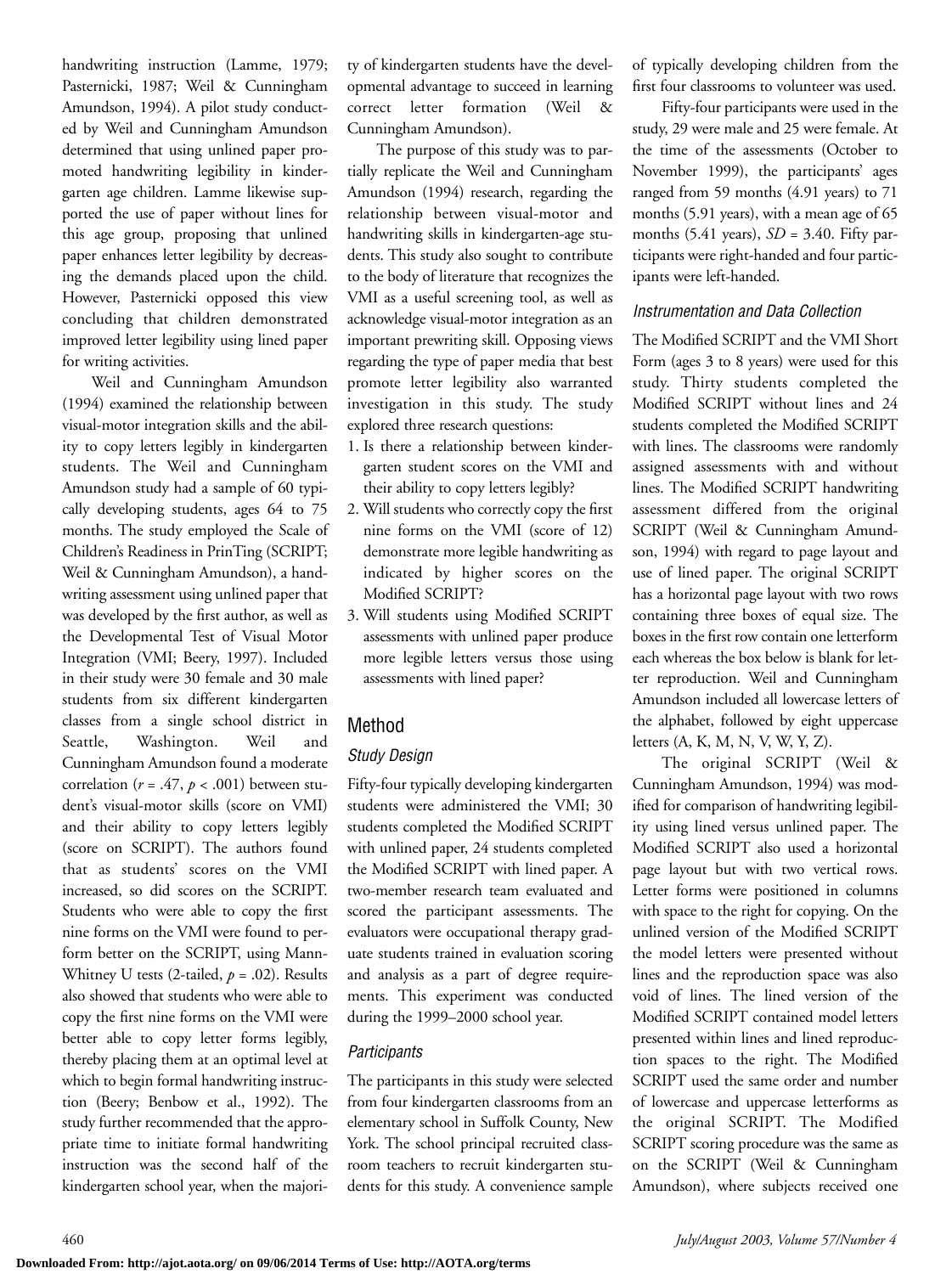point for each correct letter following specified criteria (available upon request). A possible high score of 34 and low score of 0 may have been achieved.

The VMI Short Form (ages 3 to 8 years) contains 15 geometric shapes that become progressively more complex and challenging to copy. The student is asked to copy the shape in the space provided below, with three shapes presented on each page. The VMI is used primarily as a screening tool to identify proficiency in visual-motor integration (Beery, 1997). The VMI and the Modified SCRIPT were administered to participating classrooms in group format as instructed by the VMI manual (Beery). The VMI was administered to students 1 week prior to the Modified SCRIPT by the same examiner; all participants used standard #2 pencils. The VMI was scored by specific criteria in accordance with instruction manual (Beery). Students received one point for each correctly copied shape until three errors in a row were recorded. A possible high score of 18 and low score of 0 may have been achieved.

#### *Data Analysis*

The first two authors administered and scored all assessment measures using the standardized procedures. Examiners did not score the tests personally administered. Prior to scoring, raters reviewed and agreed upon scoring criteria and jointly rated assessments when the criteria for correct answers was in question. Descriptive statistics were used to calculate the means and standard deviations for all assessment scores. Because the data on the Modified SCRIPT and VMI total scores had approximately normal distribution, a Pearson product-moment correlation coefficient was used to test the first research question. The Kruskal-Wallis test was used to analyze research questions two and three because scores were not normally distributed in each group and due to the small group size. The data were analyzed using SPSS statistical package (Norusis, 1991).

#### **Results**

The first research question, which asked if there is a relationship between kindergarten

children's performance on the VMI and the ability to copy 34 letterforms (Weil & Cunningham Amundson, 1994), was supported with a Pearson product-moment correlation coefficient (Pearson *r*) of *r* = .64, *p* < .01. For data analysis the authors established that an *r* value of at least *r* = .30 would signify an acceptable effect size as well as a moderate relationship between variables and *r* = .50 and above represented a strong relationship (Cohen, 1988). Thus, a strong relationship was demonstrated between visual-motor skills and the ability to copy letters legibly.

The second research question, which asked if students who could correctly copy the first nine forms on the VMI (score of 12) would demonstrate superior handwriting legibility as indicated by higher scores on the Modified SCRIPT, was supported by Kruskal-Wallis Test (2-tailed, *p* < 0.001). On VMI assessments, 24 students were unable to copy the first nine forms correctly while 30 students were able to correctly copy the forms. The 30 students who could correctly copy the first nine forms on the VMI demonstrated higher scores on Modified SCRIPT assessments (see Table 1).

The third research question asked if there was a difference in kindergarten children's writing legibility for Modified SCRIPT assessments on unlined paper (*n* = 30) versus lined paper  $(n = 24)$ . The analysis revealed no relationship between student groups using Kruskal-Wallis Test (2-tailed,  $p = .60$ ). The total mean score for students using lined assessments (*n* = 24) was 20.7, *SD* = 9.3. The total mean score for students using unlined assessments (*n* = 30) was 19.5,  $SD = 7.8$ . Thus, no significant difference was found in the writing performance of kindergarten students using unlined or lined assessments.

#### **Discussion**

A strong positive relationship was found between kindergarten student's performance on the VMI and their ability to copy letter forms legibly  $(r = .64, p = .001)$ . This finding is consistent with the research of a number of other authors in this area regarding the relationship between visual-motor and handwriting skills (Maeland, 1992; Tseng & Cermak, 1993; Tseng & Murray, 1994; Weil & Cunningham Amundson, 1994). Our findings support the conclusion that the VMI was a useful screening tool for handwriting abilities, thereby noting visualmotor integration as a requisite skill for handwriting legibility.

Students who were able to correctly copy (*n* = 30) the first nine forms on the VMI (score of 12) performed better on the Modified SCRIPT in comparison to those students who could not correctly copy (*n* = 24) the first nine forms. This finding lends support to the body of research that suggests that students are ready to engage in formal handwriting instruction once they have mastered the ability to copy the first nine forms on the VMI (Beery, 1997; Benbow et al., 1992; Weil & Cunningham Amundson, 1994). The large standard deviation for Modified SCRIPT assessments supported statements regarding the wide variation of letter copying abilities in this age group of children (Benbow et al.; Lamme, 1979; Weil & Cunningham Amundson). Recognition of the maturational variations among kindergartners should be considered when implementing a handwriting curriculum.

In the current study, students were assessed in the first quarter of the kindergarten school year; 24 of 54 typically developing students were unable to correctly copy the first nine forms on the VMI. Weil

**Table 1. Modified SCRIPT Total Mean Scores for Groups of Children Scoring Below 12 or 12 and Above on the VMI (Kruskal-Wallis Test)**

| Group             |    | М    | SD  | M. SCRIPT<br>Low/High Scores | 2-tailed<br><i>p</i> value |  |
|-------------------|----|------|-----|------------------------------|----------------------------|--|
|                   | n  |      |     |                              |                            |  |
| <b>VMI Scores</b> |    |      |     |                              |                            |  |
| < 12              | 24 | 14.2 | 7.4 | 4/31                         | < 0.001                    |  |
| <b>VMI Scores</b> |    |      |     |                              |                            |  |
| $\geq 12$         | 30 | 24.9 | 5.9 | 11/32                        | < 0.001                    |  |

*Note.* Modified SCRIPT = Modified Scale of Children's Readiness in PrinTing, VMI = Developmental Test of Visual-Motor Integration.

**Downloaded From: http://ajot.aota.org/ on 09/06/2014 Terms of Use: http://AOTA.org/terms**